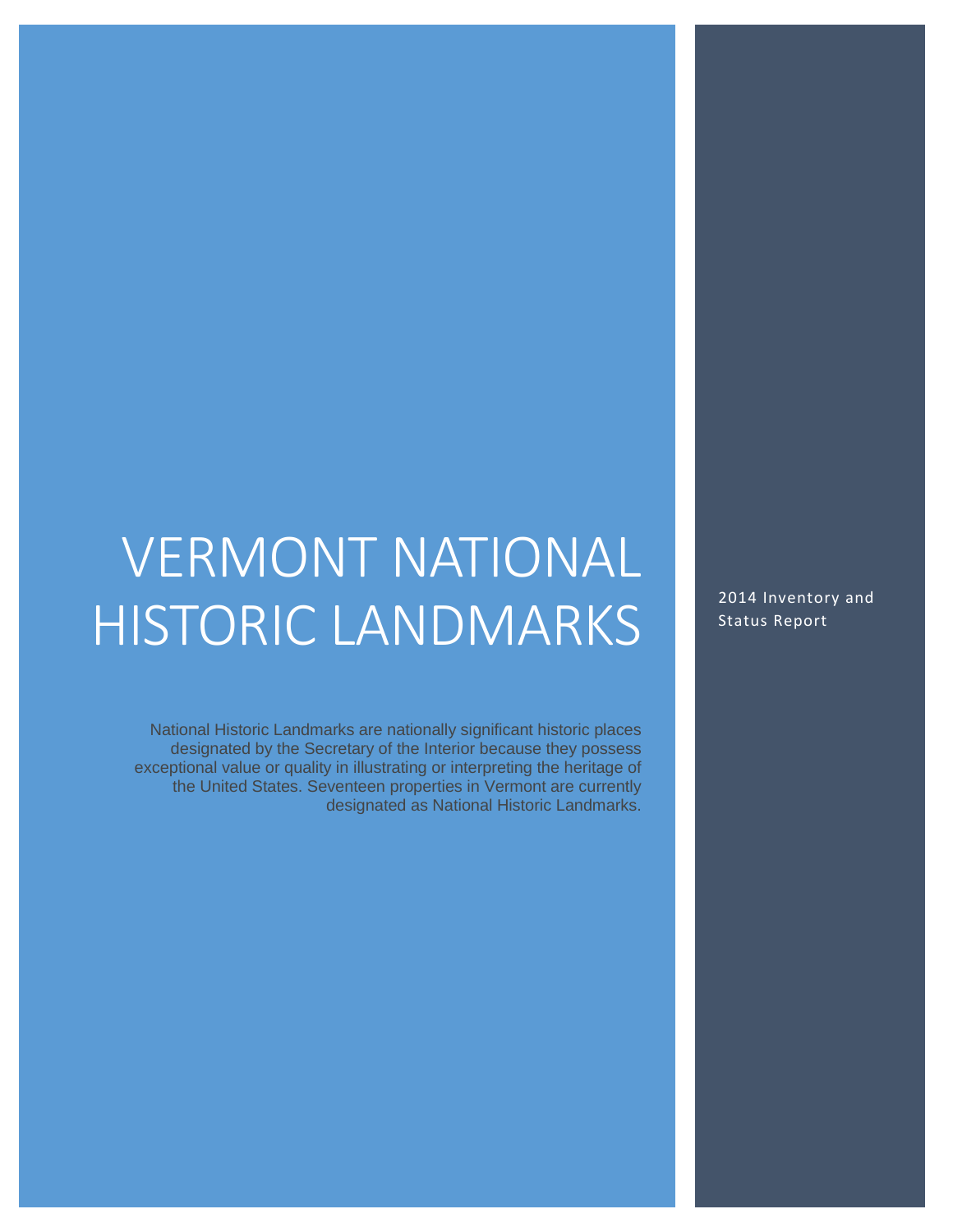# Table of Contents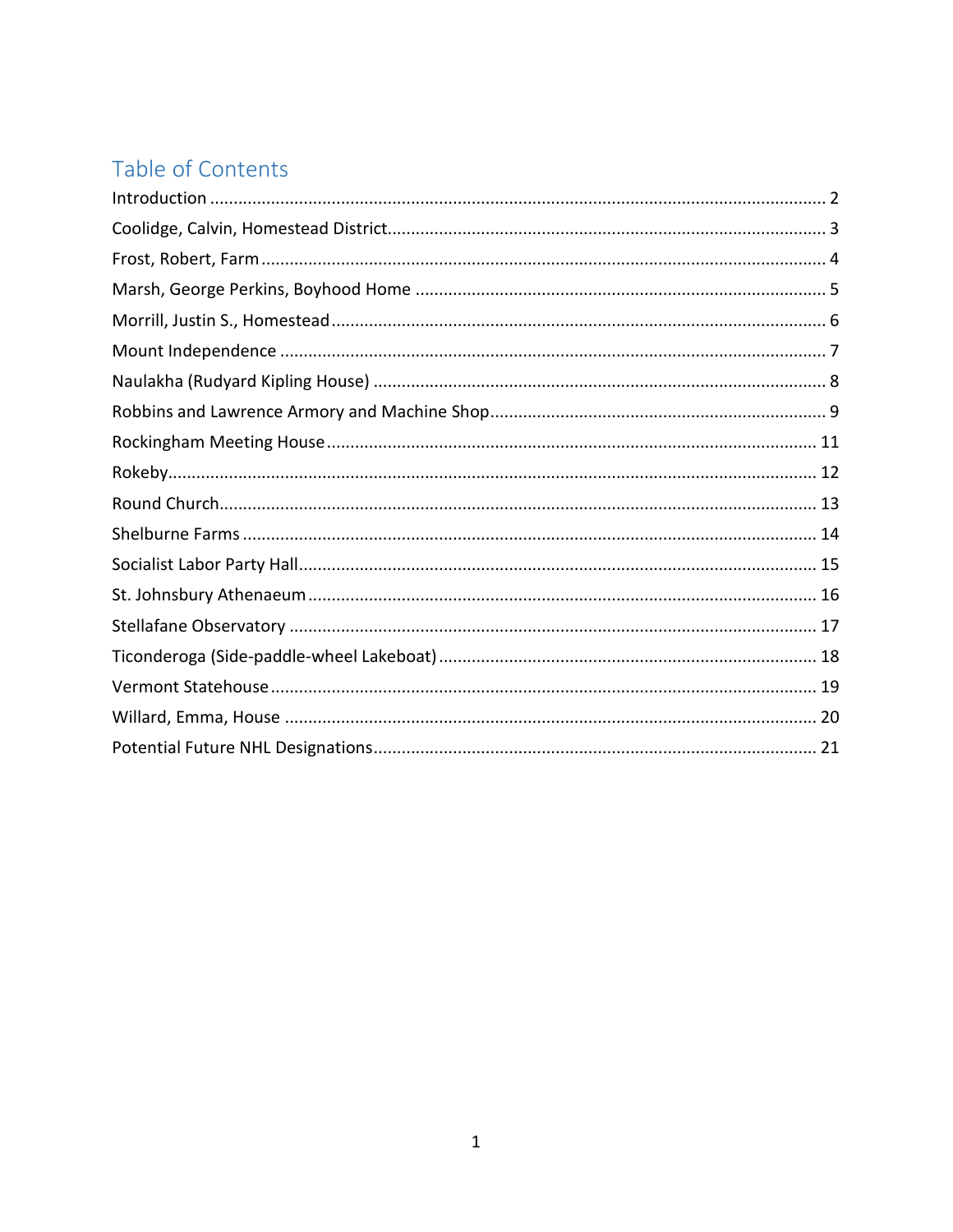# <span id="page-2-0"></span>Introduction

National Park Service Condition Categories:

**Emergency** - indicates that recent catastrophic damage has occurred that requires immediate intervention

**Threatened** (Priority 1) - indicates NHLs that have suffered, or are in imminent danger of, a severe loss of integrity

**Watch** (Priority 2) - indicates NHLs that face impending actions or circumstances that likely will cause a loss of integrity

**Satisfactory** (Priority 3) - indicates that there is no known current or potential threats to the landmark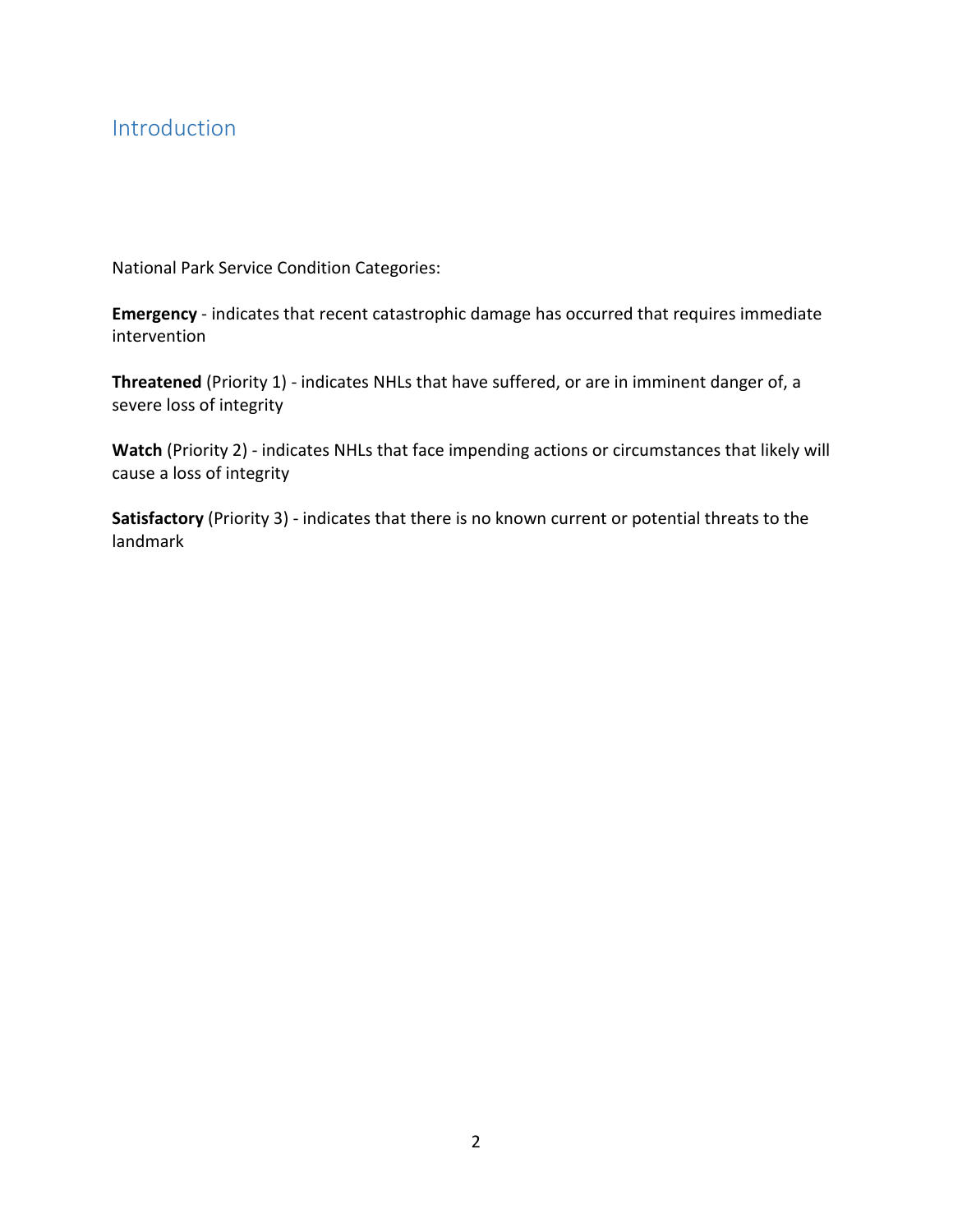# <span id="page-3-0"></span>Coolidge, Calvin, Homestead District

Town of Plymouth, Windsor County

**Date of designation:** 6/23/1965

**Owner:** Vermont Division for Historic Preservation/State of Vermont

**Contact:** William Jenney, Regional Site Administrator 802-672-3773 [william.jenney@state.vt.us](mailto:william.jenney@state.vt.us)

**Statement of Significance:** Calvin Coolidge was born here in 1872 in the house attached to his father's general store. In 1876 the family moved across the street and it was here in 1923 that Coolidge was sworn in as president by his father, a justice of the peace, after word of President Harding's death had been received. The president and six generations of the Coolidge family are buried here. The district consists of twelve buildings and is a State-owned historic site.

#### **NPS Condition Category:** | | Emergency

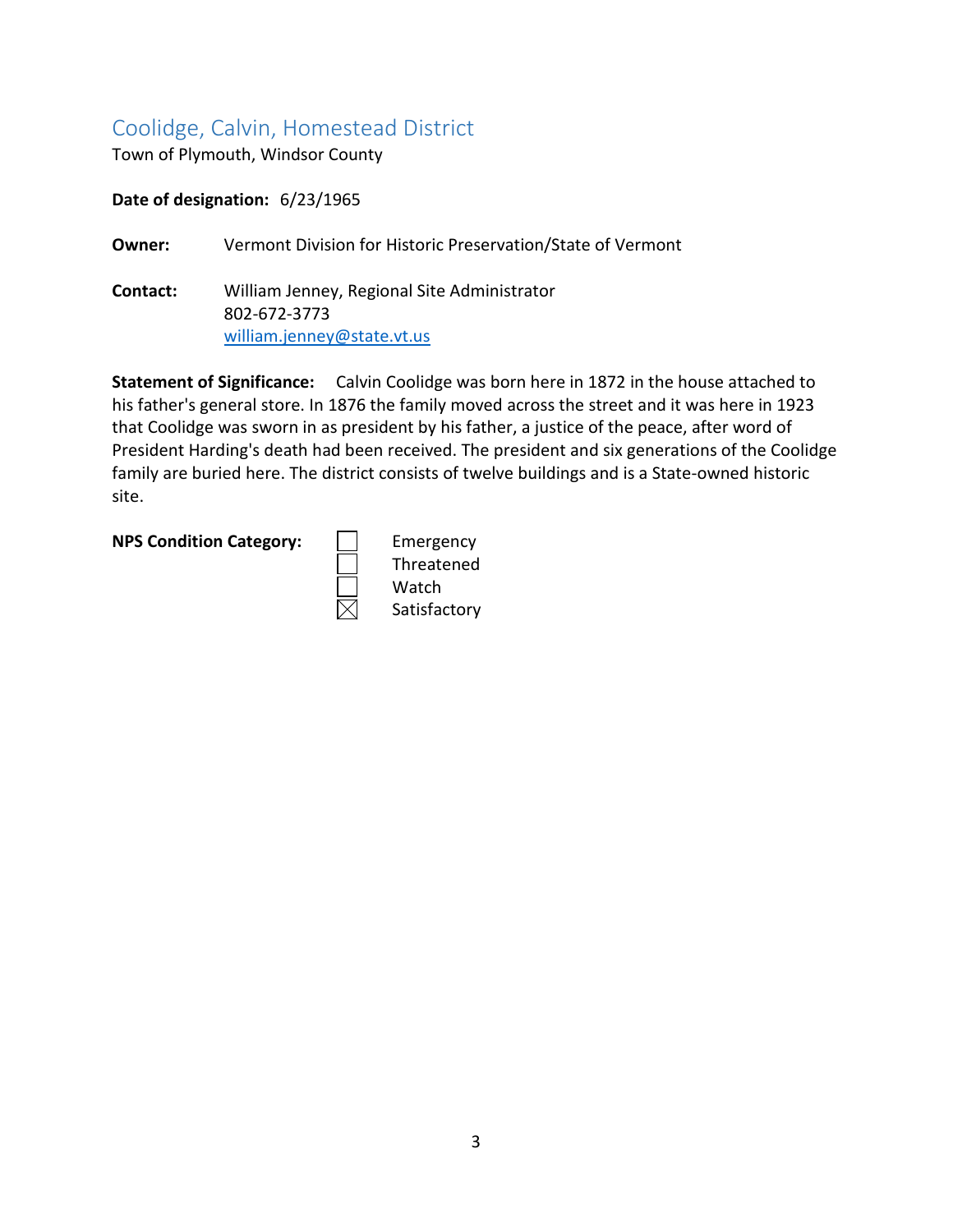# <span id="page-4-0"></span>Frost, Robert, Farm

Town of Ripton, Addison County

**Date of designation:** 5/23/1968

- **Owner:** Middlebury College
- **Contact:** Norm Cushman, Associate VP for Operations 802-443-5003 [Cushman@middelbury.edu](mailto:Cushman@middelbury.edu)

**Statement of Significance:** A distinguished 20th-century poet and winner of four Pulitzer Prizes, Frost lived and wrote at this farm in the summer and fall months from 1940 until his death in 1963.

**NPS Condition Category:** | | Emergency

Threatened Watch Satisfactory

#### **Notes:**

June 2014: Middlebury College is forming a committee with representatives from Bread Loaf School of English, Facilities Services, Committee on Art in Public Places, and academic departments to explore options for a thoughtful redesign of the interior, the development of cabin-related programming, and a plan for the future.

> [http://www.middlebury.edu/newsroom/archive/2014/node/477068#sthash.SFsj](http://www.middlebury.edu/newsroom/archive/2014/node/477068#sthash.SFsjmvQf.dpuf) [mvQf.dpuf](http://www.middlebury.edu/newsroom/archive/2014/node/477068#sthash.SFsjmvQf.dpuf)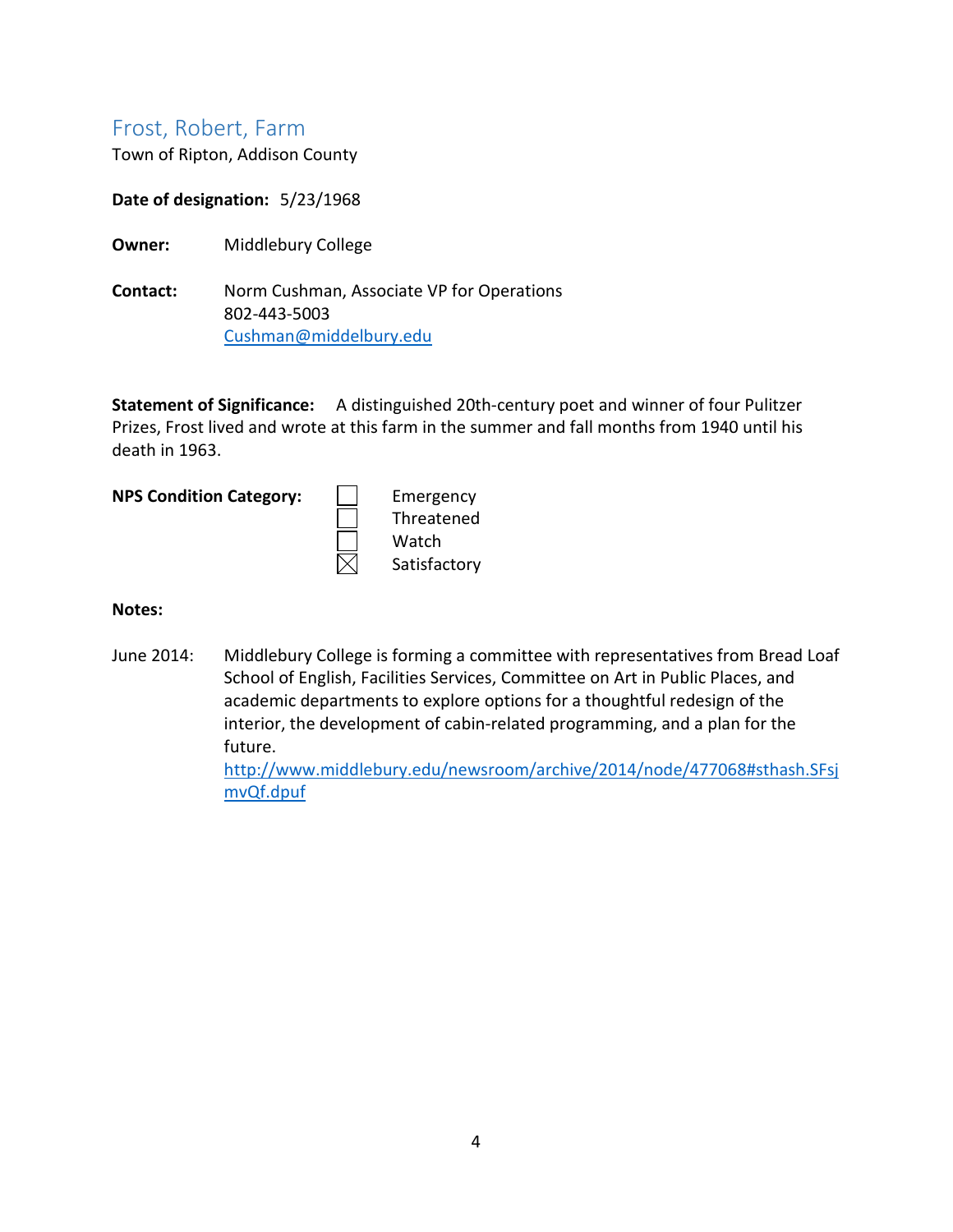# <span id="page-5-0"></span>Marsh, George Perkins, Boyhood Home

Town of Woodstock, Windsor County

**Date of designation:** 6/11/1967

**Owner:** National Park Service

**Contact:** Michael Creasy, Superintendent 802-457-3368

**Statement of Significance:** Built in 1805 by his father, this was Marsh's home until he left for Dartmouth College in 1816. Marsh, a lawyer, philologist, and diplomat, made a significant contribution to the conservation movement in America with his writings, especially MAN AND NATURE (1864). A later owner, Frederick Billings, President of the Northern Pacific Railroad Company, transformed the house into a Queen Anne style residence.

|  | <b>NPS Condition Category</b> |  |
|--|-------------------------------|--|
|--|-------------------------------|--|

**Emergency** Threatened watch Satisfactory

#### **Notes:**

July 2014: The National Park Service has contracted the Public Archeology Laboratory (PAL) to prepare formal National Register documentation for the Marsh-Billings-Rockefeller National Historical Park Historic District. VT SHPO is reviewing draft nomination now and will submit final comments to the NPS shortly.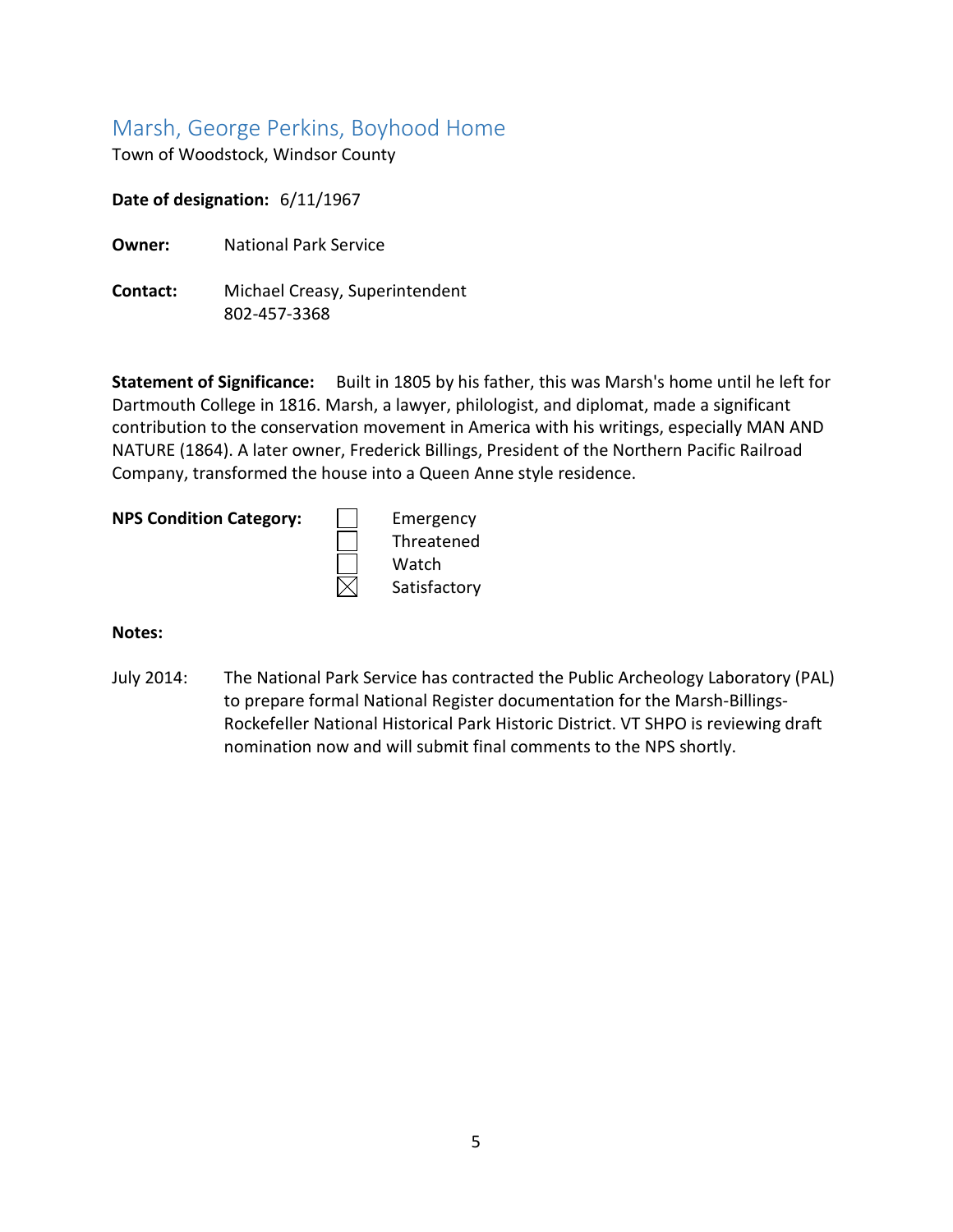# <span id="page-6-0"></span>Morrill, Justin S., Homestead

Town of Strafford, Orange County

**Date of designation:** 9/22/1960

**Owner:** Vermont Division for Historic Preservation/State of Vermont

**Contact:** John Dumville, Sites Operations Chief 802-828-3051 [john.dumville@state.vt.us](mailto:john.dumville@state.vt.us)

**Statement of Significance:** Morrill was responsible for the Morrill Acts (1862, 1890), which provided for land grant colleges. He designed and constructed this Gothic Revival house in 1848-51, and retained ownership while in the Congress as a Representative (1855-67) and Senator (1867-98), and until his death in 1898.

|  | <b>NPS Condition Category:</b> |  |
|--|--------------------------------|--|
|--|--------------------------------|--|

**Emergency** Threatened Watch Satisfactory

#### **Notes:**

July 2014: Work is underway to repair the septic system that serves the site and to repair deteriorated siding on the house. Collections within the house are being inventoried and entered into PastPerfect database to provide better oversight and tracking of historic objects, furnishings and fine art in the house.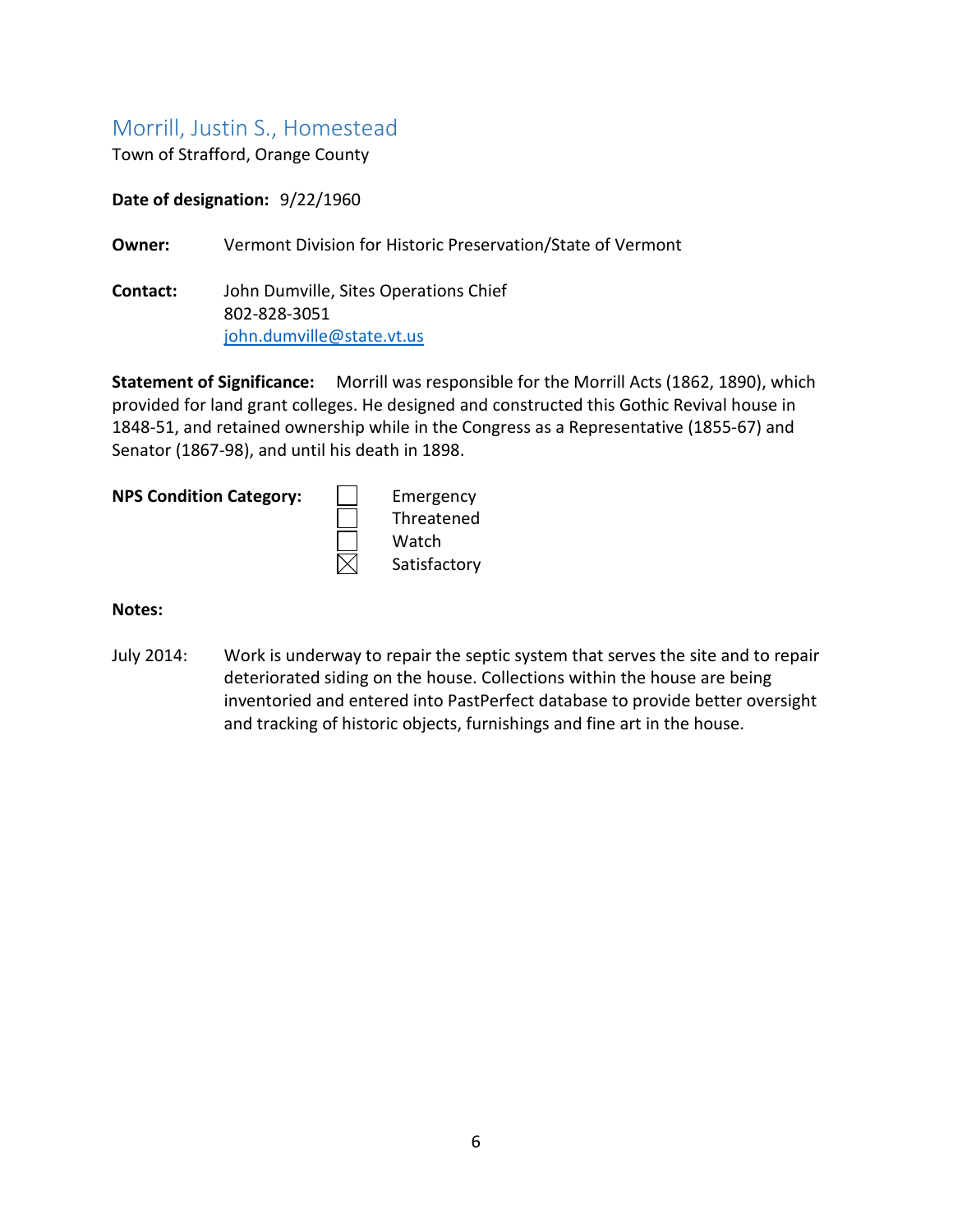# <span id="page-7-0"></span>Mount Independence

Town of Orwell, Addison County

**Date of designation:** 11/28/1972

**Owner:** Vermont Division for Historic Preservation/State of Vermont

**Contact:** Elsa Gilbertson, Regional Sites Administrator 802-759-2412 [elsa.gilbertson@state.vt.us](mailto:%20Elsa.gilbertson@state.vt.us)

**Statement of Significance:** This site, on Lake Champlain opposite Fort Ticonderoga, was fortified by Colonial troops in 1776 to prevent the British from penetrating to the Hudson River through the Champlain Valley.

**NPS Condition Category:**  $\vert \cdot \vert$  Emergency

Threatened Watch Satisfactory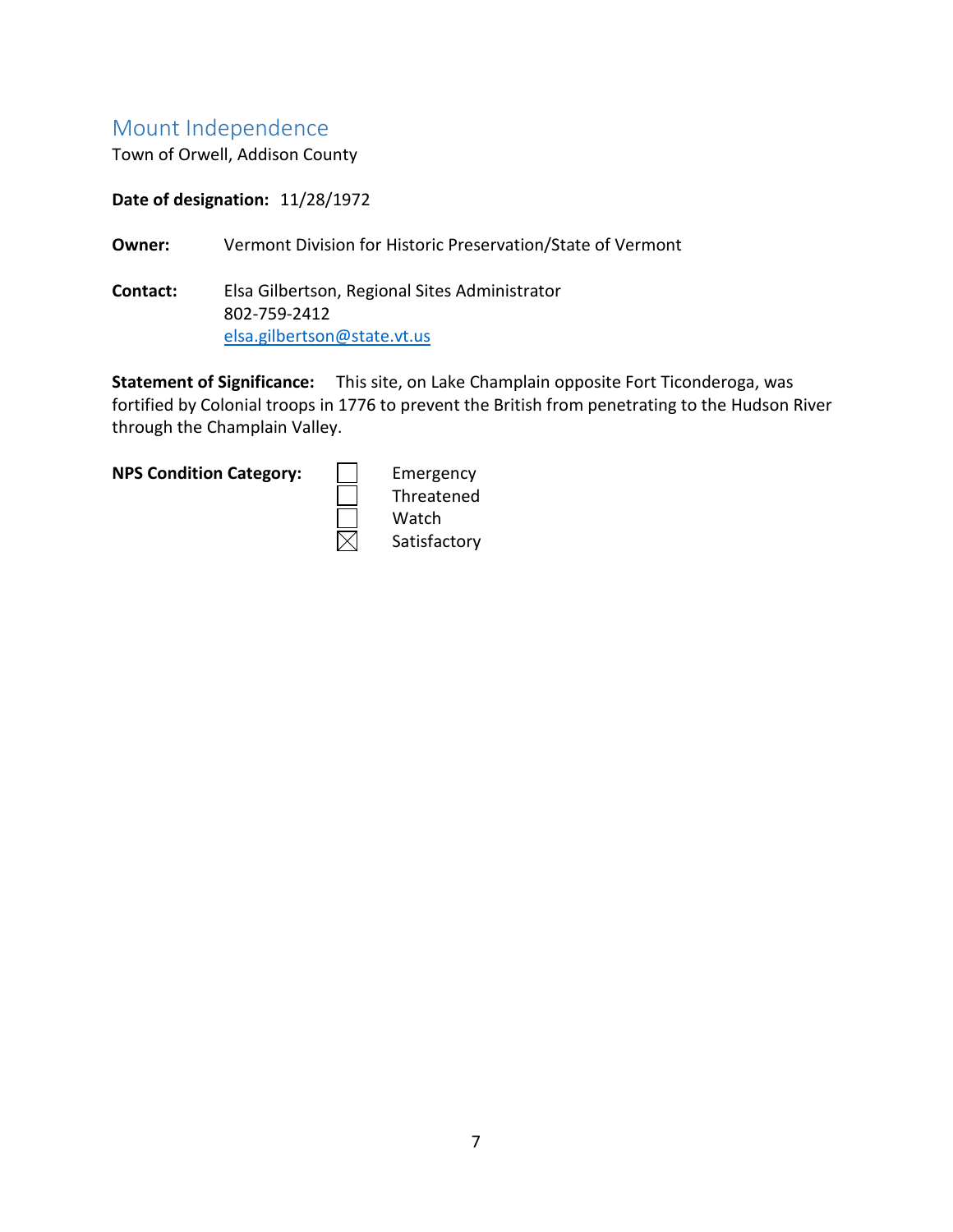# <span id="page-8-0"></span>Naulakha (Rudyard Kipling House)

Town of Dummerston, Windham County

**Date of designation:** 11/04/1993

**Owner:** The Landmark Trust USA

**Contact:** Tristam Johnson, Executive Director 802-257-7783 [tristamj@landmarktrustusa.org](mailto:tristamj@landmarktrustusa.org)

Statement of Significance: Rudyard Kipling (1865-1936), the first English language author to win the Nobel Prize for Literature (1907), had this house and outbuildings built for his American bride. Despite their brief residence in the house (1893-1896), Kipling wrote several of his best known books here, including "The Jungle Book" and "Captains Courageous."

**NPS Condition Category:** | | Emergency

Threatened Watch Satisfactory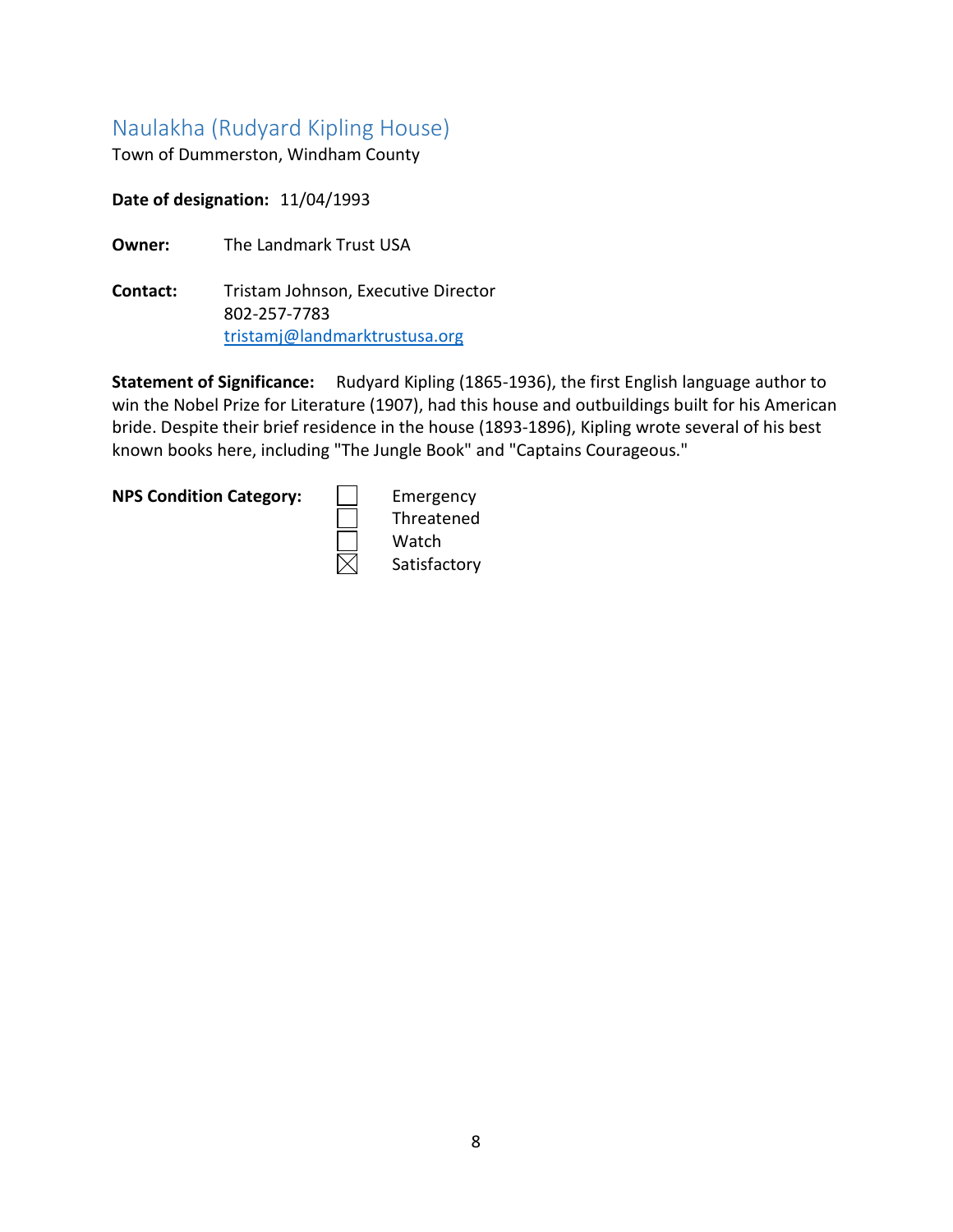# <span id="page-9-0"></span>Robbins and Lawrence Armory and Machine Shop

Town of Windsor, Windsor County

**Date of designation:** 11/13/1966

**Owner:** American Precision Museum

**Contact:** Ann Lawless, Executive Director 802-674-5781 [alawless@americanprecision.org](mailto:alawless@americanprecision.org)

**Statement of Significance:** Erected in 1846, the Robbins and Lawrence Armory and Machine Shop is an excellent example of 19h century American industrial architecture. During the 1840s and 1850s the company designed and manufactured machine tools that accelerated the industrial revolution by improving the production of interchangeable parts, thus stimulating the growth of mass production.

| <b>NPS Condition Category:</b> |  | Emergency |
|--------------------------------|--|-----------|
|--------------------------------|--|-----------|

|   | Emergency    |
|---|--------------|
| ┇ | Threatened   |
|   | Watch        |
| 1 | Satisfactory |

- 2012: Completed another phase of masonry restoration and stabilization.
- 2011: Created ADA-accessible outdoor programming area, and completed foundation and site drainage repairs. Much of this work was destroyed in August 2011 during Tropical Storm Irene, when the Mill Brook overflowed the retaining wall and briefly flooded the basement. There was no permanent damage to the building or artifacts.
- 2010: Awarded a NEH Planning Grant to hire a conservator, a historic preservation architect, a civil engineer, and a mechanical engineer to explore solutions to ongoing moisture problems in the building.
- 2009: Completed full HAER documentation of the building's historic fabric, with a focus on the historic waterpower systems. Undertook limited site excavation at the rear of the building to identify the location, direction and configuration of the headrace. Also completed the first phase of masonry restoration and stabilization, based on the 2008 plan.
- 2008: Rehabilitated 60 more historic windows, and developed a Masonry Restoration Plan.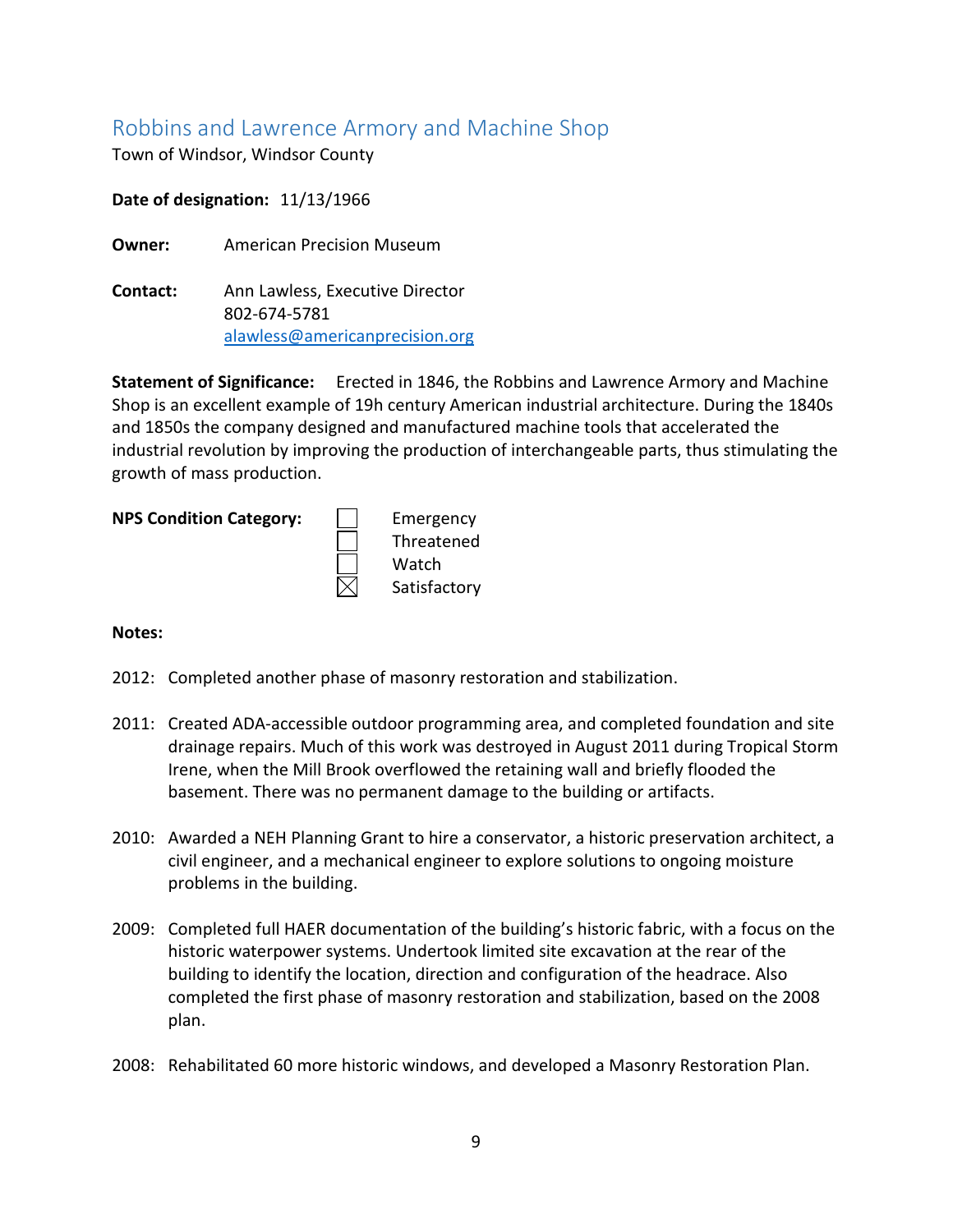- 2007: Completed interior structural repairs to address overloading on floors and deficiencies in the cupola framing. Also undertook life safety and accessibility improvements.
- 2005: Installed new roof and rehabilitated 70 historic windows.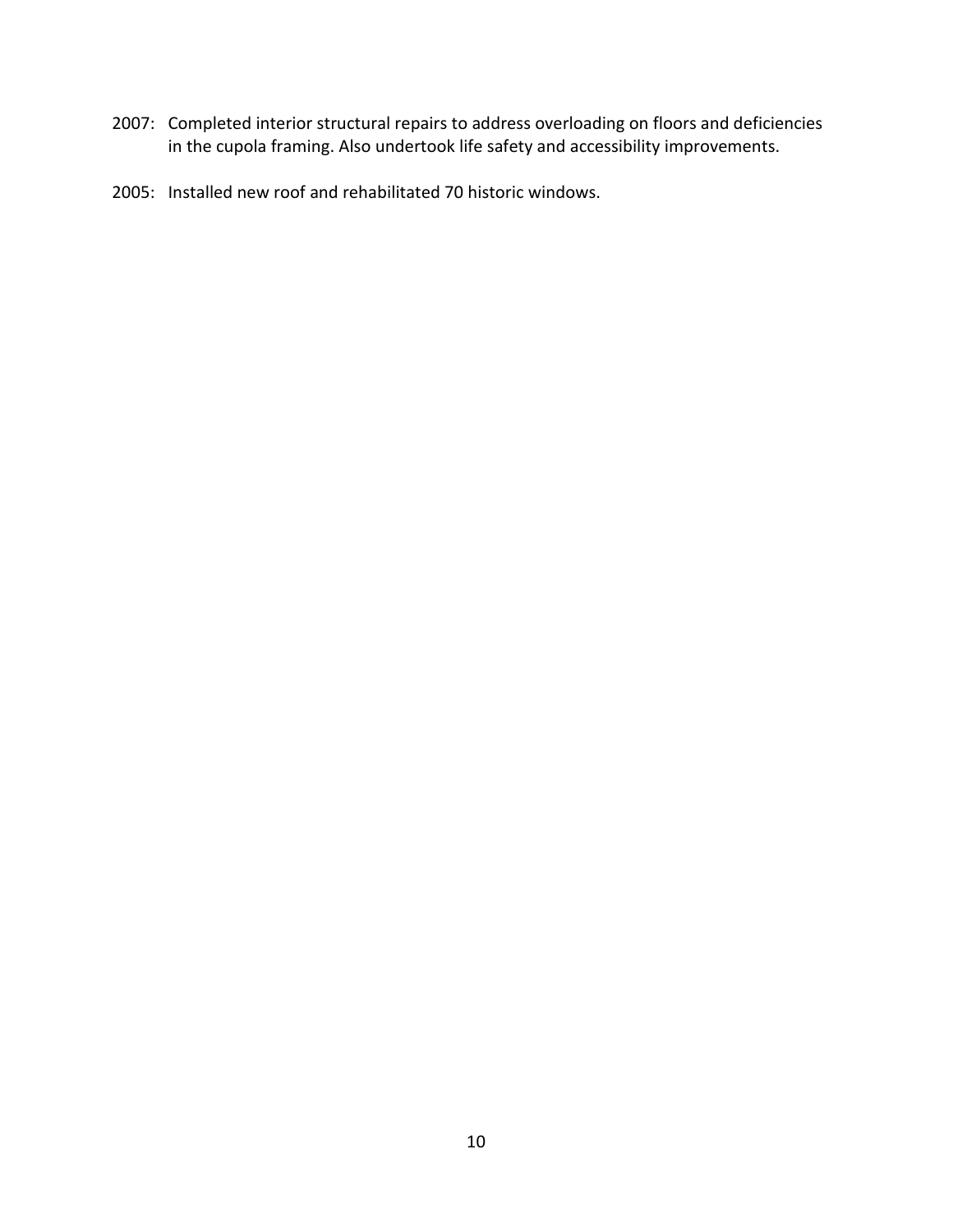# <span id="page-11-0"></span>Rockingham Meeting House

Town of Rockingham, Windham County

**Date of designation:** 5/16/2000

**Owner:** Town of Rockingham

**Contact:** Francis **(**Dutch) Walsh, Development Director 802-463-3964 ext 110 [fwalsh@rockbf.org](mailto:fwalsh@rockbf.org)

**Statement of Significance:** The Rockingham Meeting House is a rare 18th century New England meetinghouse of the "second period" type, virtually unaltered on the exterior or interior. Its barn-like massing and austere appearance evoke Medieval and Puritan forms, yet it is styled in the Georgian manner to a degree unmatched among surviving New England meetinghouses of its type and period. It is the most intact 18th century public building remaining in Vermont, and is a distinctive survivor from the period of settlement by European immigrants when structures built at public expense were employed for both religious and civic purposes.

**NPS Condition Category:** | | Emergency

Threatened Watch Satisfactory

2013: Regional fire inspector raised concerns about the occupancy levels for the building and the use of the balcony for public events. VT SHPO staff met onsite with representatives from the town, the Department of Public Safety, and the Preservation Trust of Vermont to discuss the issues and develop potential solutions. Consultation is ongoing with all parties.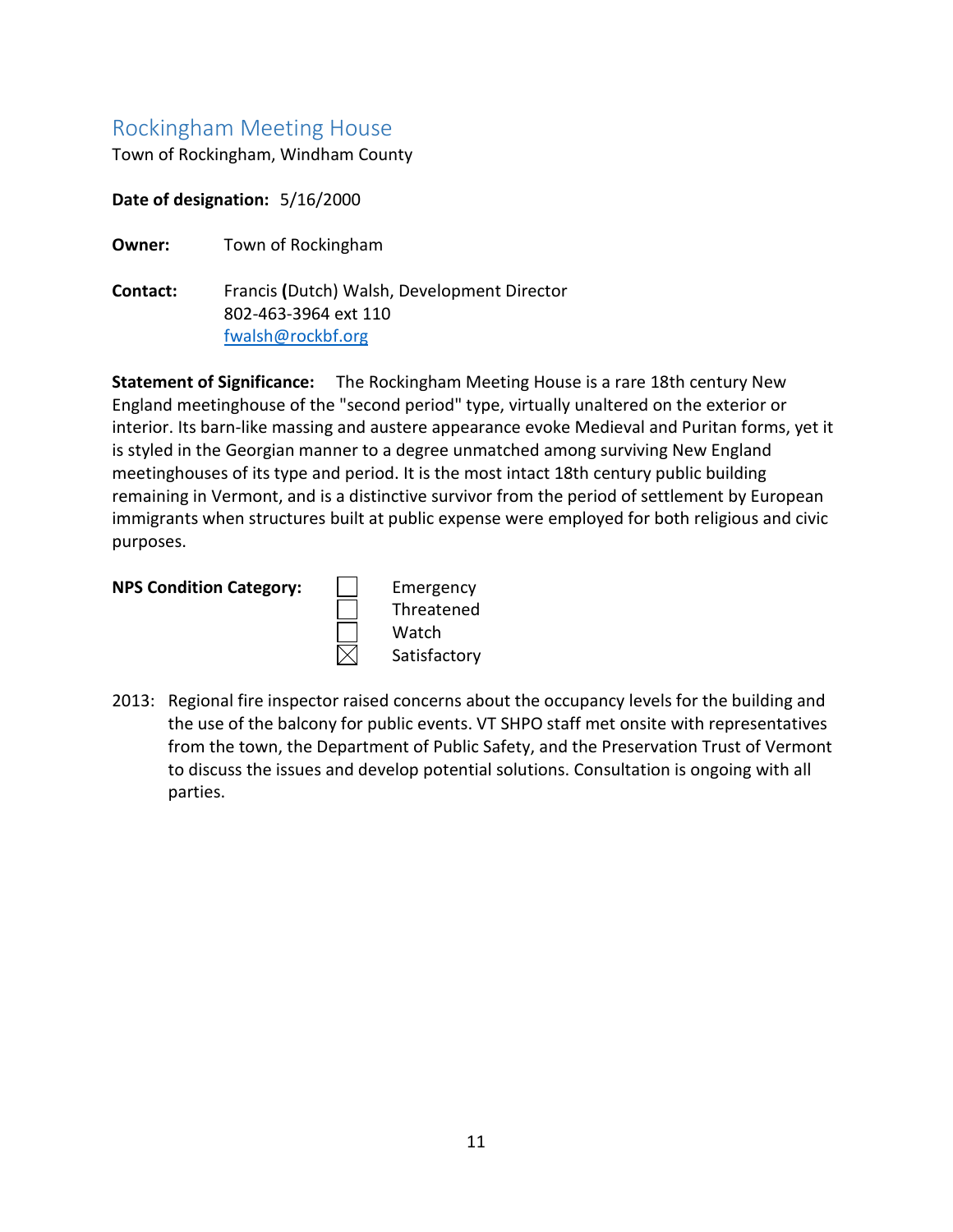# <span id="page-12-0"></span>Rokeby

Town of Ferrisburgh, Addison County

**Date of designation:** 12/09/1997

**Owner:** Rokeby Museum

**Contact:** Jane Williamson, Executive Director 802-877-3406 [rokeby@comcast.net](mailto:rokeby@comcast.net)

**Statement of Significance:** Rokeby, a Robinson family farmstead for four generations, is significant for its role in the Underground Railroad. Rare surviving documentation that the Robinson family kept attests to its use as a stop, and provides accurate insights into an understandably shadowy segment of American history. In 1851, one former slave who escaped to Canada wrote that he was "at work at my trade getting a living looking through the glasses you gave me for which I never shall forget to be thankful. I think that I shall soon be able to send for my family if I conclude to stay here." Of all the known Underground Railroad sites, Rokeby is unrivalled in its historical integrity, and in the poignancy of the stories its documents tell. It is open to the public as a museum.

#### **NPS Condition Category:**

|   | Emergency    |
|---|--------------|
| ] | Threatened   |
|   | Watch        |
| 1 | Satisfactory |

- 2014: Planning for minor repairs to the floor joists of one room in the 1814 section of the house.
- 2012: Construction of the new Underground Railroad Education Center provides the site with much-needed exhibition space, collections storage space, and public facilities.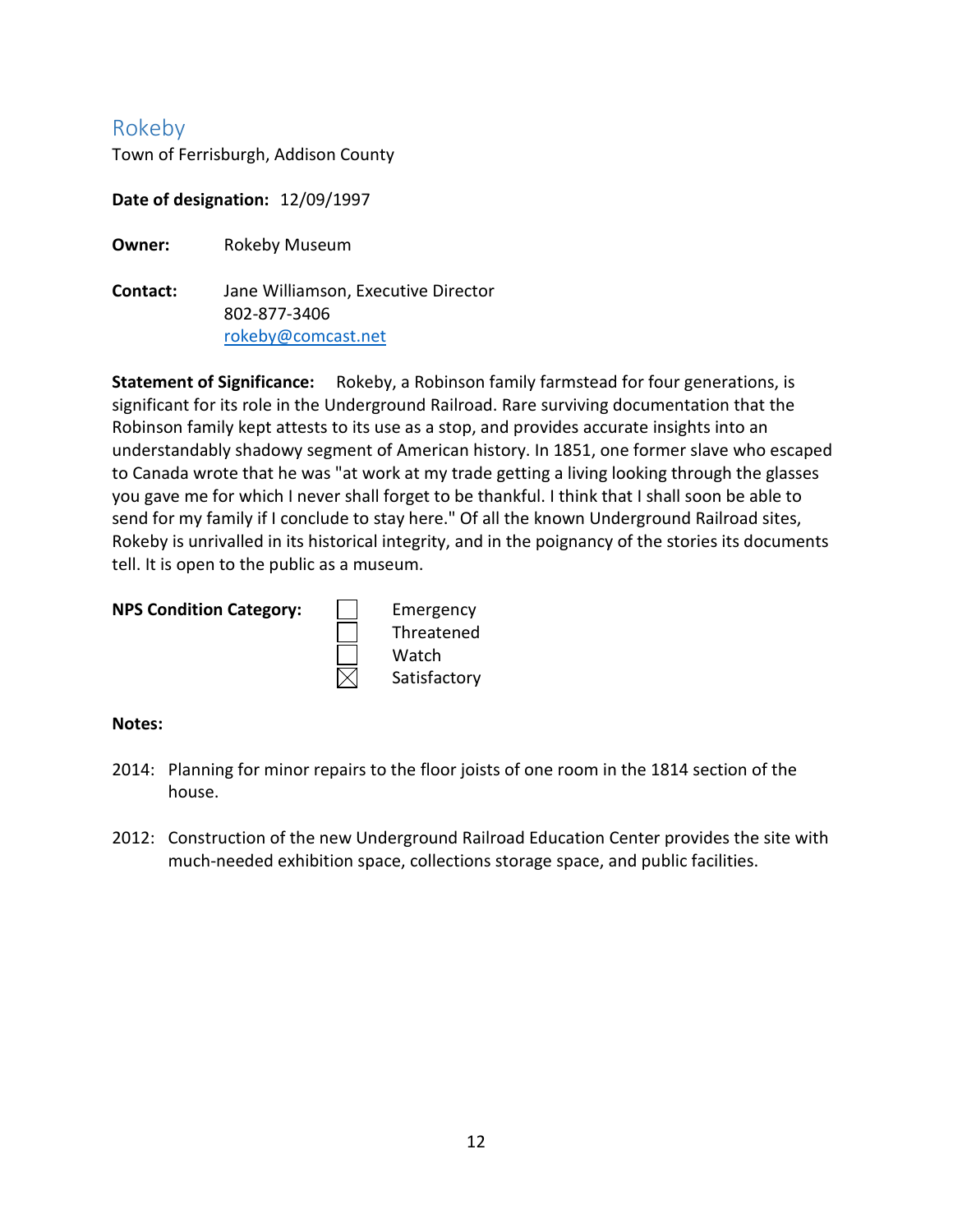# <span id="page-13-0"></span>Round Church

Town of Richmond, Chittenden County

**Date of designation:** 06/19/1996

**Owner:** Richmond Historical Society

**Contact:** Fran Thomas, President 802- 434-3654 [dtft5171@gmavt.net](mailto:dtft5171@gmavt.net)

**Statement of Significance:** The Round Church, built in 1812-1813, is a rare, well-preserved example of a sixteen-sided meetinghouse. Richmond architect and builder William Rhodes displayed a level of skill and imagination that is normally reserved for "high style" architects. Traditionally, 18th and 19th century meetinghouses were rectangular or occasionally square in form. Recently restored, the Round Church is significant as an exceptional, and possibly sole, surviving example of an early 19th century sixteen-sided meeting house.

#### **NPS Condition Category:** | | Emergency



- 2013: Repairs made to stone foundation and deteriorated post in rear wall.
- 2009: Installation of a sprinkler system.
- 2007: Exterior painting and rehabilitation of historic windows.
- 2006: Installed a new roof and repaired the belfry. Interior plaster repairs and painting.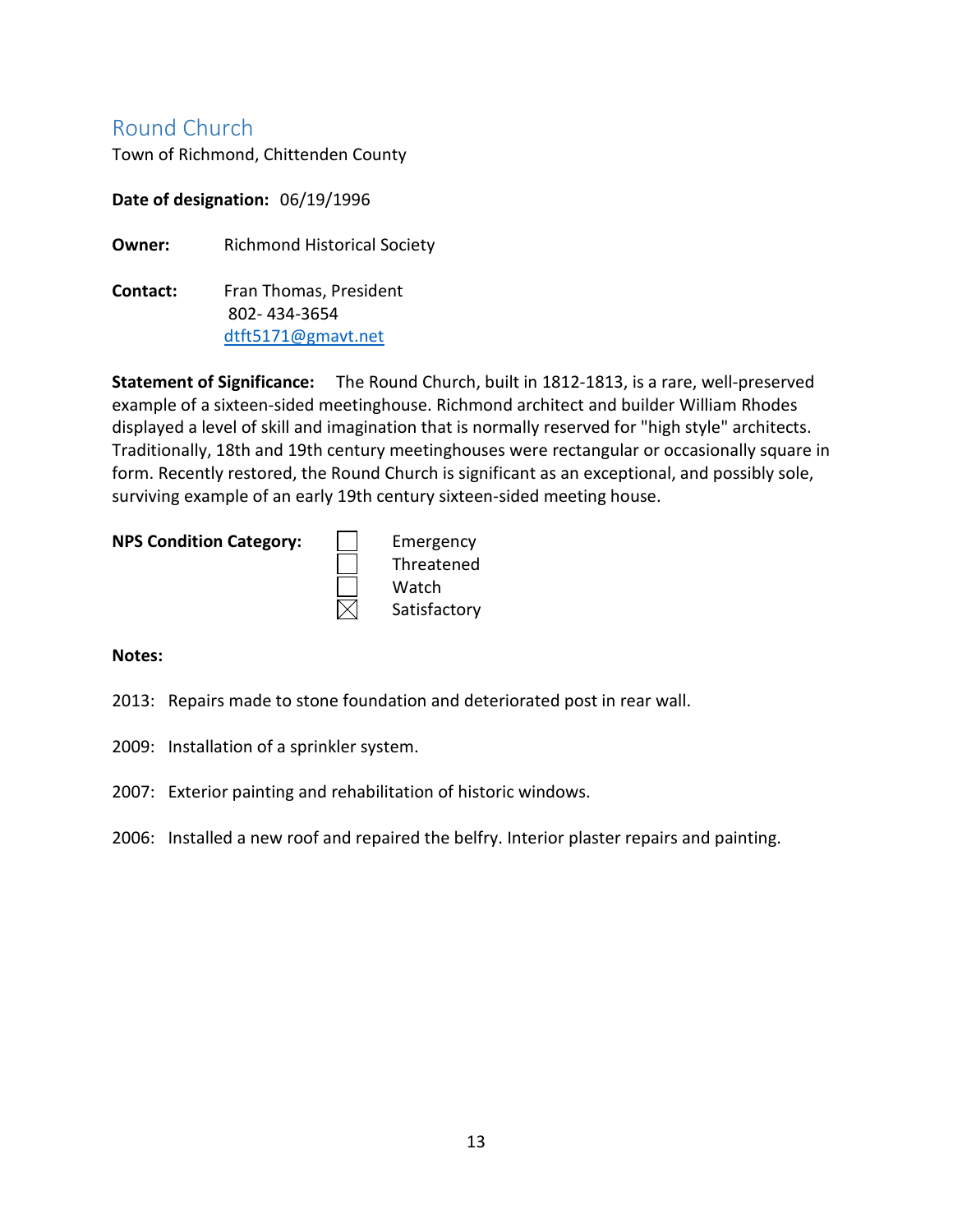# <span id="page-14-0"></span>Shelburne Farms

Town of Shelburne, Chittenden County

**Date of designation:** 01/03/2001

**Owner:** Shelburne Farms

**Contact:** Alec Webb, President 802-985-8686 [awebb@shelburnefarms.org](mailto:awebb@shelburnefarms.org)

**Statement of Significance:** One of the many estate properties built for wealthy American industrialists during the Gilded Age period, Shelburne Farms was considered an "ideal country place" for its exemplary model stock farm and horse breeding service, architectural and technological achievements, and scenic landscape. The estate is a nationally-significant representative of turn-of-the-century American country estates and model farms that retains its core property and its historic character. Its buildings and structures are outstanding examples of the Shingle and Queen Anne architectural styles. Shelburne Farms is the most significant and intact property developed by its founders, Dr. William Seward Webb and Lila Osgood Vanderbilt Webb. In addition, its architecture and landscape architecture represent significant achievements by both architect Robert Henderson Robertson, and landscape architect Frederick Law Olmsted, Sr.

#### **NPS Condition Category:**  $\vert \cdot \vert$  Emergency



- 2013: Structural restoration of the upper gardens, including stairs, walls, and landings of the grand allee. In progress 2013-14.
- 2012: Structural restoration of the Lily Pool area, including stairs, walls, landings, the lily pool, and the overlook balustrade.
- 2011: Small electrical fire at the Inn at Shelburne Farms (the Webb Mansion) caused extensive damage to a bathroom and hallway. Repairs have been made.
- 2010: Installation of 180 mw "solar orchard" in a field behind the Coach Barn.
- 2007: Stabilization of shoreline with new seawall.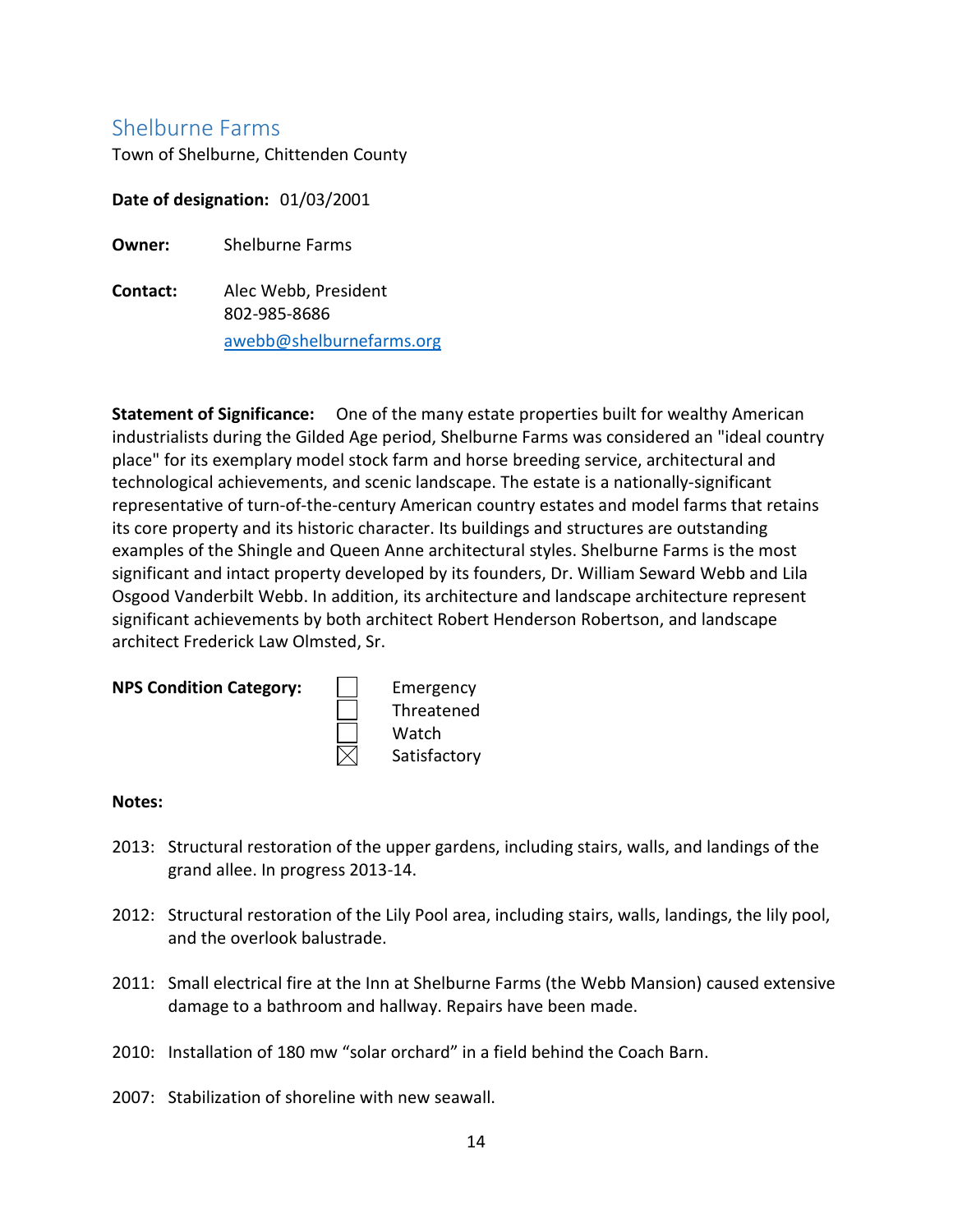# <span id="page-15-0"></span>Socialist Labor Party Hall

City of Barre, Washington County

**Date of designation:** 05/16/2000

**Owner:** Barre Historical Society

**Contact:** Ruth Ruttenberg, Vice President [info@oldlaborhall.com](mailto:info@oldlaborhall.com)

**Statement of Significance:** The Socialist Labor Party Hall is significant for its association with socialist and anarchist politics, labor organizations, and Italian immigrant heritage in the early 20th century. Barre, Vermont played a central role in the history of Italian anarchism and militant unionism in the United States, and was the leading place were debates took place among anarchists, socialists, and union leaders over the future direction of the labor movement in America. The Socialist Labor Party Hall, as the primary site for these discussions, embodies the radical heritage and the strength of the union movement during the early 20th century.

#### **NPS Condition Category:** | | Emergency



#### **Notes:**

August 2011: Extensive flooding caused by Tropical Storm Irene. Some repairs and flood proofing is complete, and additional work is being coordinated with FEMA.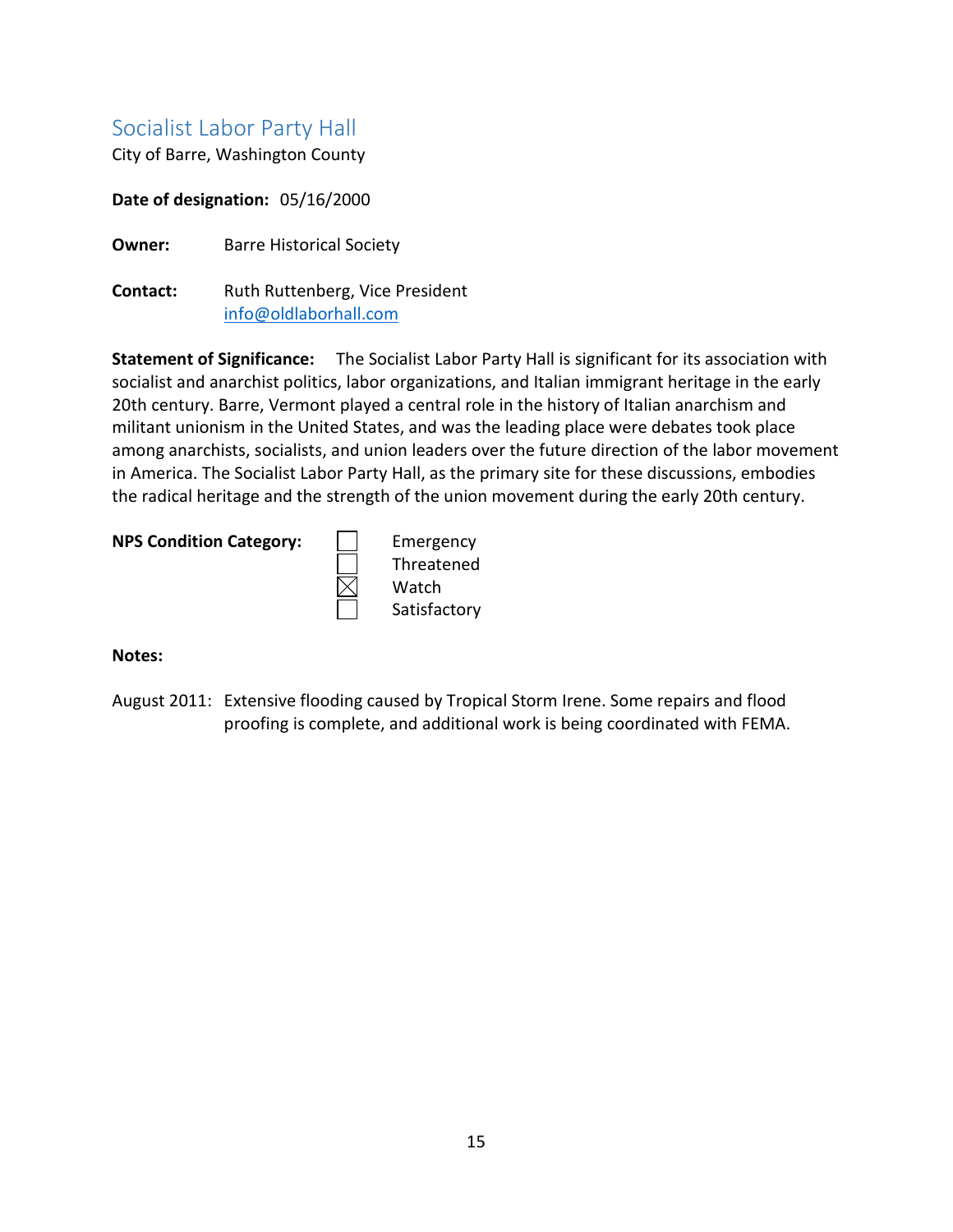## <span id="page-16-0"></span>St. Johnsbury Athenaeum

City of St. Johnsbury, Caledonia County

**Date of designation:** 06/19/1996

**Owner:** St. Johnsbury Athenaeum

**Contact:** [Bob Joly,](mailto:bjoly@stjathenaeum.org) Director (802) 748-8291 Extension 304 [bjoly@stjathenaeum.org](mailto:bjoly@stjathenaeum.org)

**Statement of Significance:** The Athenanaeum's construction (1868-1873), its collection of American landscape paintings and books, its original role as a public library and free art gallery, and the industrial origins of the fortune that provided it, all contribute to the national significance of the building. The art collection contains a number of Hudson River School paintings. This unaltered building retains a strong, elegant Victorian flavor of the 19th century.

# **NPS Condition Category:**<br> **EMPREM**<br>
<br>
<br>
<br>
<br>
<br>
<br>
<br>
<br>
<br>
<br>
<br>
<br>
<br>
<br>
<br>

|   | Emergency    |
|---|--------------|
| ] | Threatened   |
| ] | Watch        |
| 1 | Satisfactory |

- 2011: Based on the 2009 conditions assessment, the main gallery skylight is reconstructed and side skylights are rehabilitated. Use of Sage glass (electronically tintable insulated glass units) provides control of daylighting levels in the gallery to protect the works of art from UV damage.
- 2009: Conditions assessment of the Art Gallery skylights reveals extensive deterioration and structural concerns.
- 2003: Installed an elevator, replaced the heating and electrical systems, added sprinklers and security monitoring, re-paint the interior, and re-located the children's room.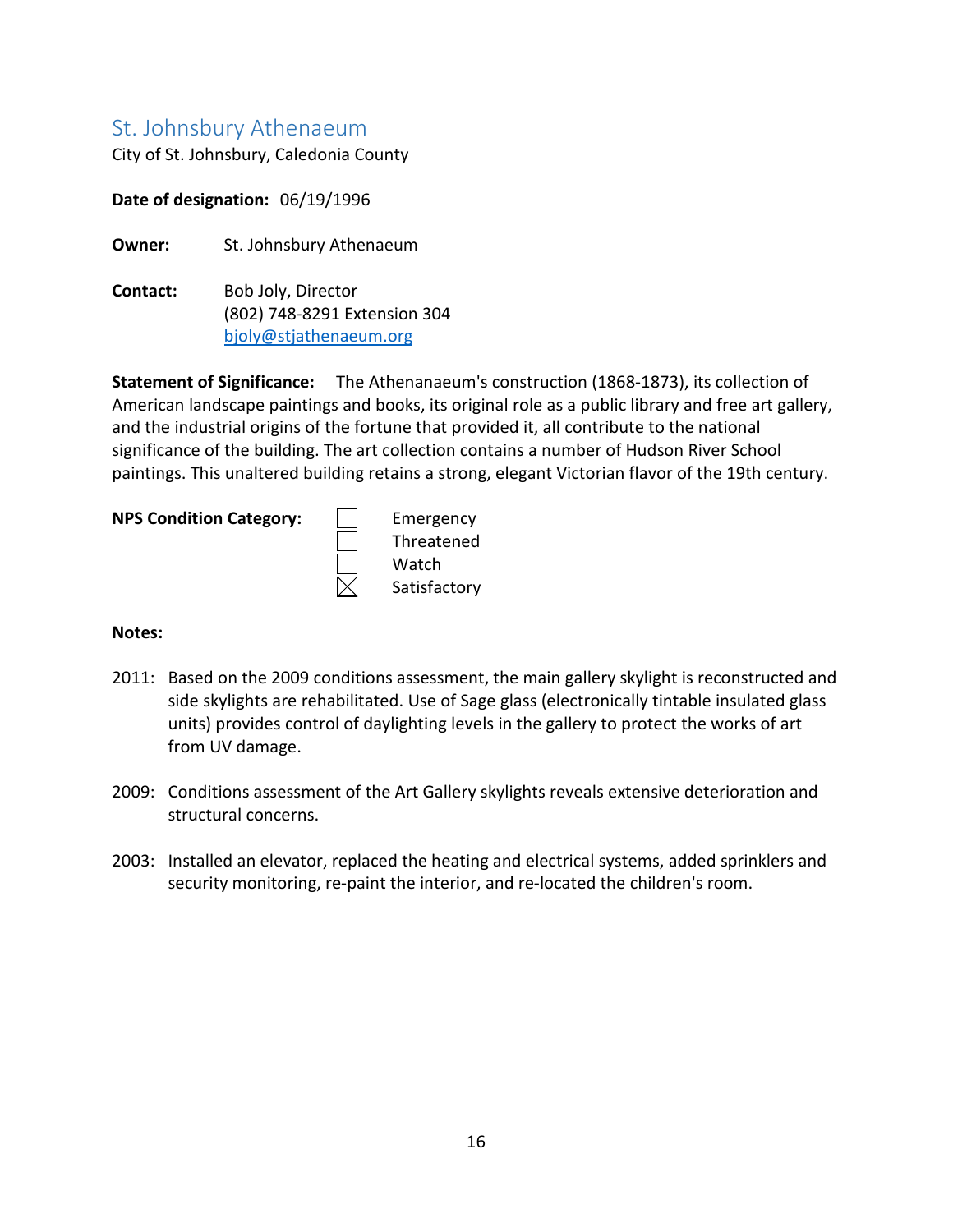# <span id="page-17-0"></span>Stellafane Observatory

City of Springfield, Windsor County

**Date of designation:** 12/20/1989

**Owner:** The Springfield Telescope Makers, Inc.

**Contact:** Dave Tabor, President [Webmaster@Stellafane.org](mailto:Webmaster@Stellafane.org)

**Statement of Significance:** Stellafane Observatory played a pioneering role in the development of amateur telescope making and popular astronomy in the United States. The site contains the original clubhouse of the Springfield Telescope Makers, Inc. (1924), and the first large optical telescope (1930) built and owned by that kind of amateur society; since their construction, both clubhouse and telescope have remained in continuous use and have been preserved essentially in original condition. Annual conventions held on the site attract thousands of amateur telescope makers and astronomers from many countries.

#### **NPS Condition Category:** | | Emergency



#### **Notes:**

2013: Based on historic plans, the club built a new Astronomical Equipment Shed to house their historic Cook Spectrohelioscope.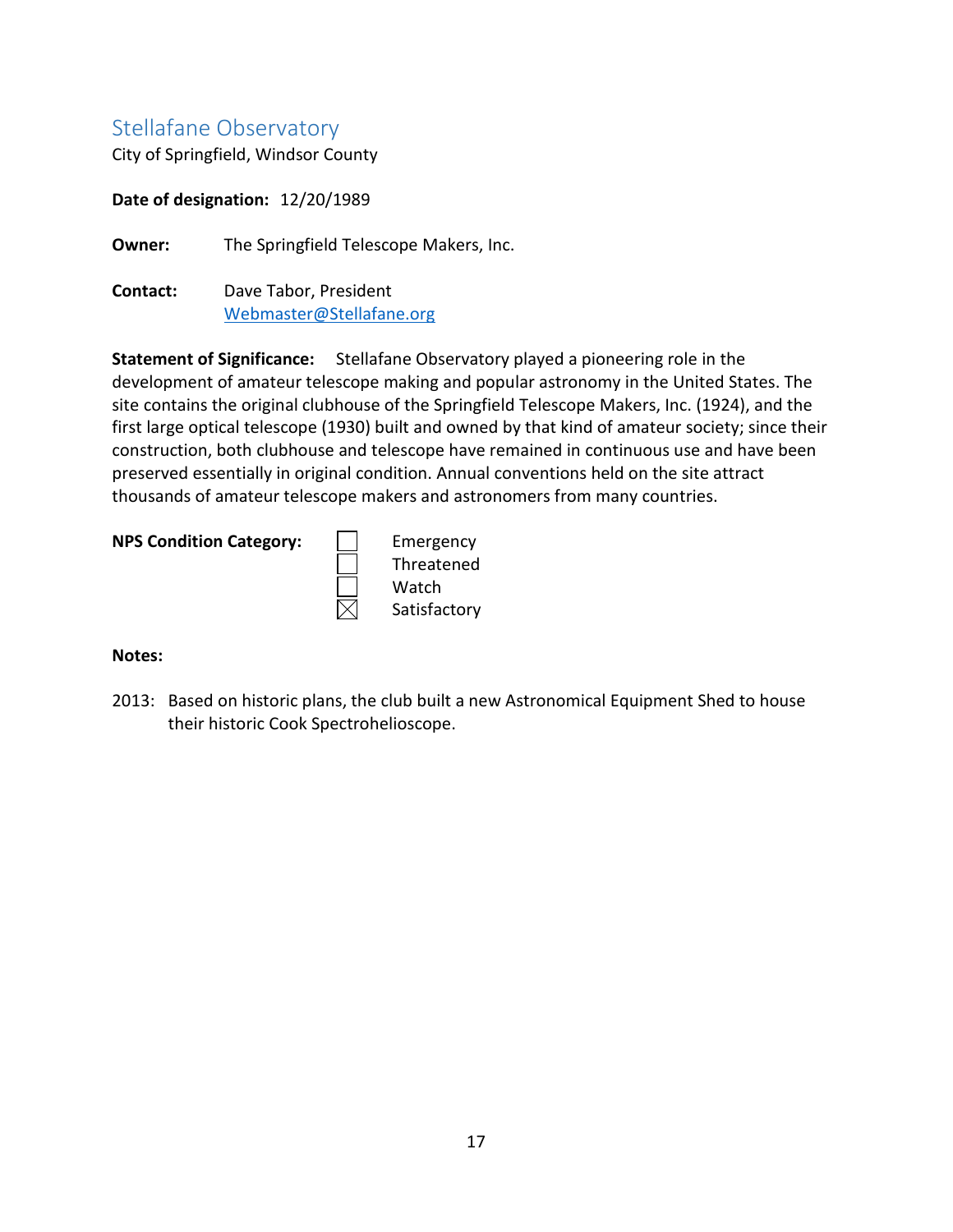# <span id="page-18-0"></span>Ticonderoga (Side-paddle-wheel Lakeboat)

Town of Shelburne, Chittenden County

**Date of designation:** 01/28/1964

**Owner:** Shelburne Museum

**Contact:** Thomas Denenberg, Director 802-985-3346 x3387 [tdenenberg@shelburnemuseum.org](mailto:tdenenberg@shelburnemuseum.org)

**Statement of Significance:** Only extant and basically unchanged side-paddle-wheel lakeboat in the U.S. Used as a Lake Champlain excursion boat from 1906 to 1953.

**NPS Condition Category: Emergency** 

Threatened Watch Satisfactory

**Notes:**

Extensive rehabilitation work has been completed in the past decade; details need to be confirmed.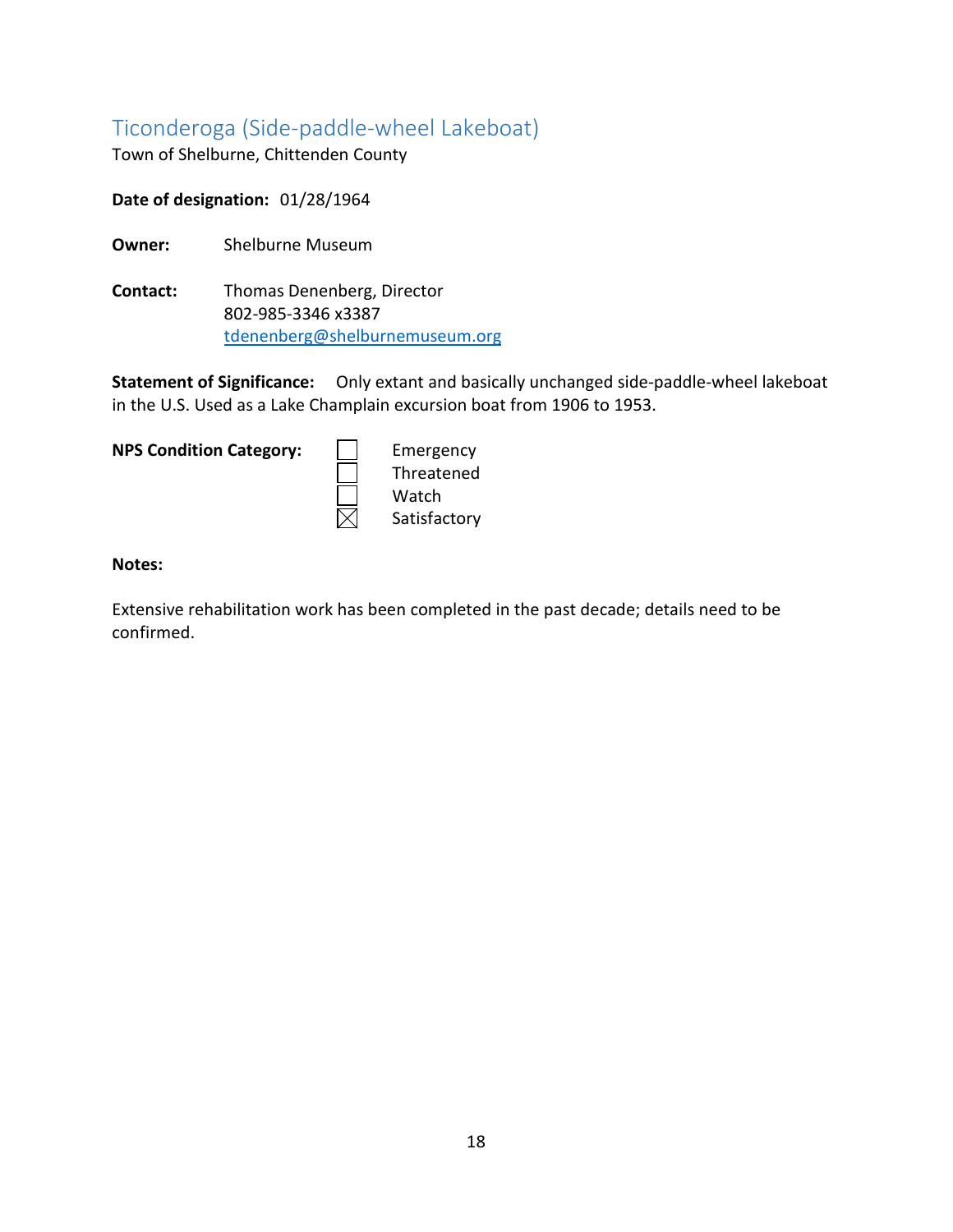### <span id="page-19-0"></span>Vermont Statehouse

City of Montpelier, Washington County

**Date of designation:** 12/30/1970

**Owner:** State of Vermont

**Contact:** David Schütz, State Curator 802-828-5657 [david.schutz@state.vt.us](mailto:david.schutz@state.vt.us)

**Statement of Significance:** Erected in 1833-38, this building is probably the least-altered example of a noted architect's monumentally-scaled public building in the Greek Revival style. Though the timber interior was damaged by fire in 1857, the granite exterior walls and Doric portico survived, and interior reconstruction generally followed original plans.

**NPS Condition Category:** | | Emergency

Threatened Watch Satisfactory

- 2014: Department of Buildings and General Services is exploring options to improve the thermal efficiency of the Statehouse, including insulation measures. Consultation is ongoing.
- 2012: Restoration of historic windows and ceiling of entry vestibule.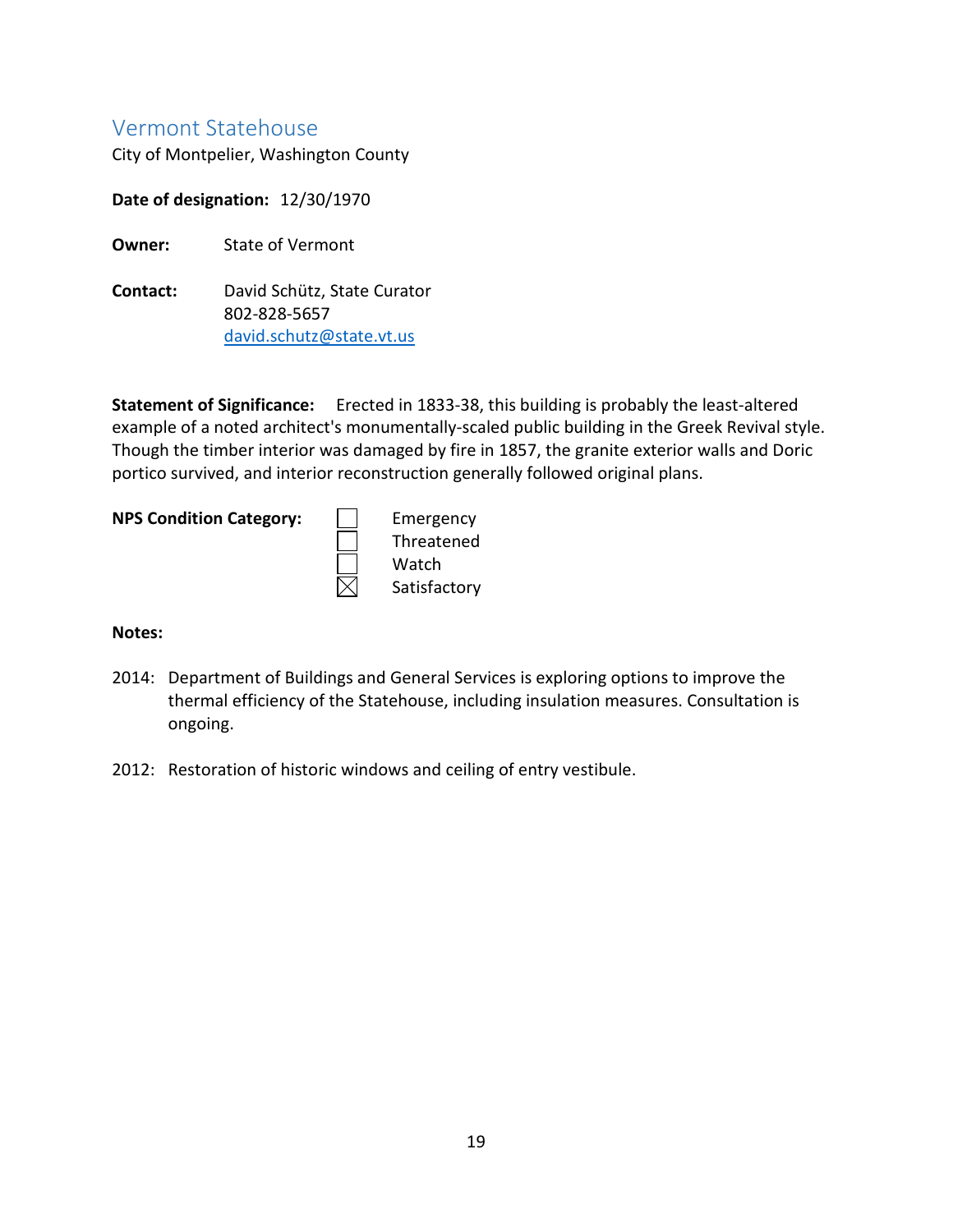# <span id="page-20-0"></span>Willard, Emma, House

Town of Middlebury, Addison County

**Date of designation:** 12/21/1965

**Owner:** Middlebury College

**Contact:** Norm Cushman, Associate VP for Operations 802-443-5003 [Cushman@middelbury.edu](mailto:Cushman@middelbury.edu)

**Statement of Significance:** This two-story brick structure was from 1809 until 1819 the home of Emma Hart Willard, an influential pioneer in the development of women's education in the United States. It is now used as the admissions office for Middlebury College, which was known as the Middlebury Female Seminary when it was founded in 1814 by Emma Willard.

**NPS Condition Category:** | | Emergency

Threatened Watch Satisfactory

#### **Notes:**

Present status is not known, but we are not aware of any issues.